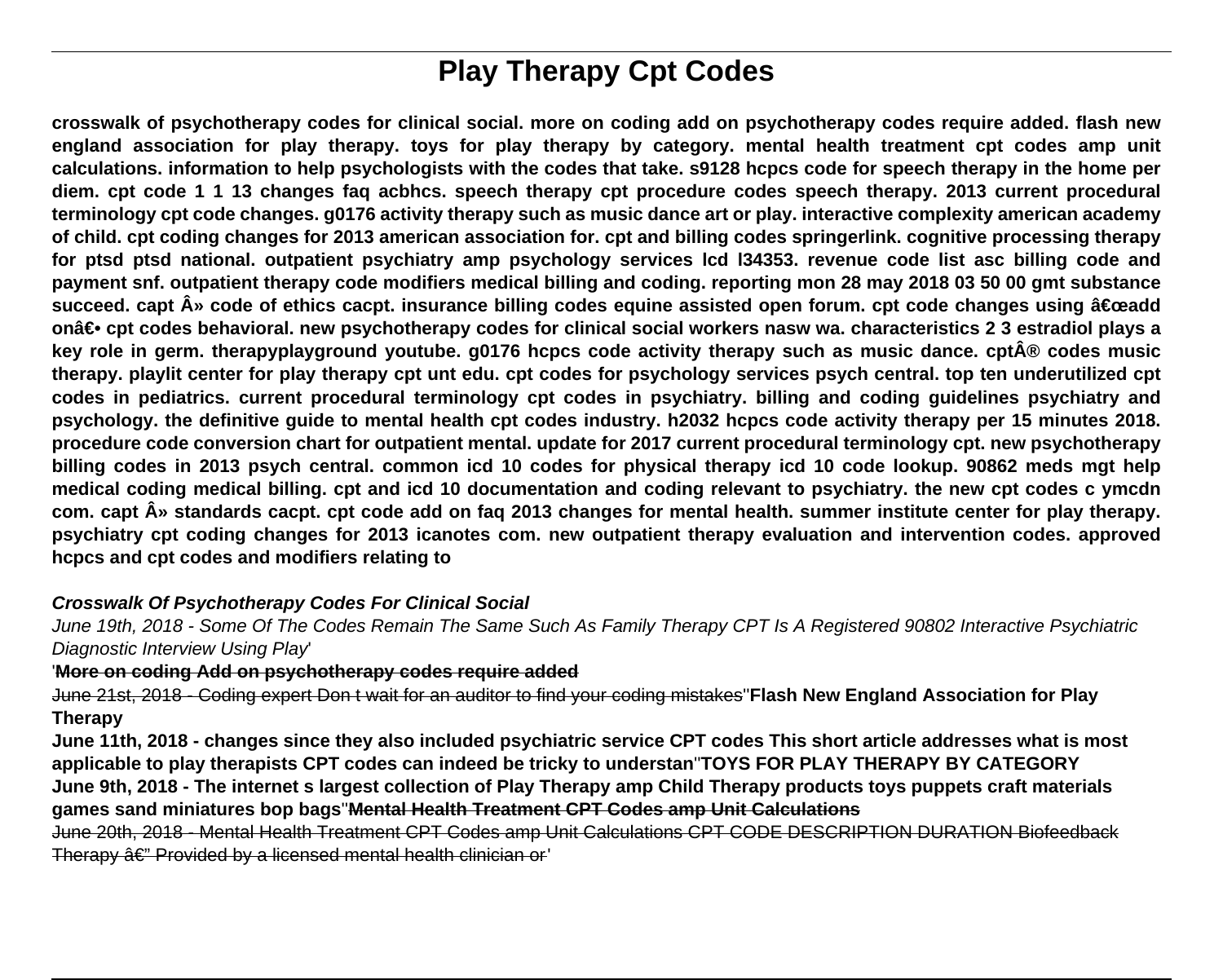## '**information to help psychologists with the codes that take**

june 21st, 2018 - about the new psychotherapy cpt® codes for 2013 use of play equipment or other physical devices information to help psychologists with the codes'

## '**S9128 HCPCS Code for Speech therapy in the home per diem**

June 9th, 2018 - HCPCS Code S9128 for Speech therapy in the home per diem'

## '**CPT Code 1 1 13 Changes FAQ ACBHCS**

June 18th, 2018 - CPT CODE 1 1 13 CHANGES FAQ May we claim Interactive Complexity when we utilize play therapy equipment for the Crisis Therapy Codes'

#### '**speech therapy cpt procedure codes speech therapy**

june 16th, 2018 - speech therapy cpt procedure codes need to know the speech therapy cpt codes for me the best way to do therapy is to find 10 slp ways to play potato heads'

#### '**2013 Current Procedural Terminology CPT Code Changes**

June 21st, 2018 - 2013 Current Procedural Terminology CPT For Those Billing E Amp M Codes And Add On Therapy Codes • ValueOptions Will Begin To Accept The New CPT Codes For''**G0176 Activity therapy such as music dance art or play** June 21st, 2018 - G0176 Activity therapy such as music dance art or play therapies not for recreation related to the care and treatment of patient s disabling mental health problems per session 45 minutes or more HCPCS Procedure amp Supply Codes FindACode com'

# '**INTERACTIVE COMPLEXITY AMERICAN ACADEMY OF CHILD** JUNE 16TH, 2018 - CPT® FIVE DIGIT CODES INTERACTIVE COMPLEXITY IS COMMONLY PRESENT DURING 4 USE OF PLAY **EQUIPMENT PHYSICAL DEVICES**''**cpt coding changes for 2013 american association for**

june 1st, 2018 - changes to cpt codes public when physical aids translators interpreters and play therapy was used'

#### '**CPT and Billing Codes SpringerLink**

June 17th, 2018 - Billing and coding activities provide rehabilitation Mental Health Diagnosis Intervention Code Current Procedural Terminology Code play therapy severe

## '**COGNITIVE PROCESSING THERAPY FOR PTSD PTSD NATIONAL**

JUNE 18TH, 2018 - ENTER ZIP CODE HERE COGNITIVE PROCESSING THERAPY CPT FOR MORE VIDEOS ABOUT COGNITIVE PROCESSING THERAPY AND OTHER TREATMENTS THAT WORK'

## '**Outpatient Psychiatry amp Psychology Services LCD L34353**

June 19th, 2018 - OUTPATIENT PSYCHIATRY amp PSYCHOLOGY SERVICES LCD L34353 • When billing time based codes the CPT time rule applies  $\hat{a} \in \mathcal{C}$  Recreational therapy dance art play'

#### '**Revenue code list ASC billing code and payment SNF**

**June 17th, 2018 - PLAY THERAPY 0904 ACTIVITY Major Revenue code list Revenue Codes Major Category Description X**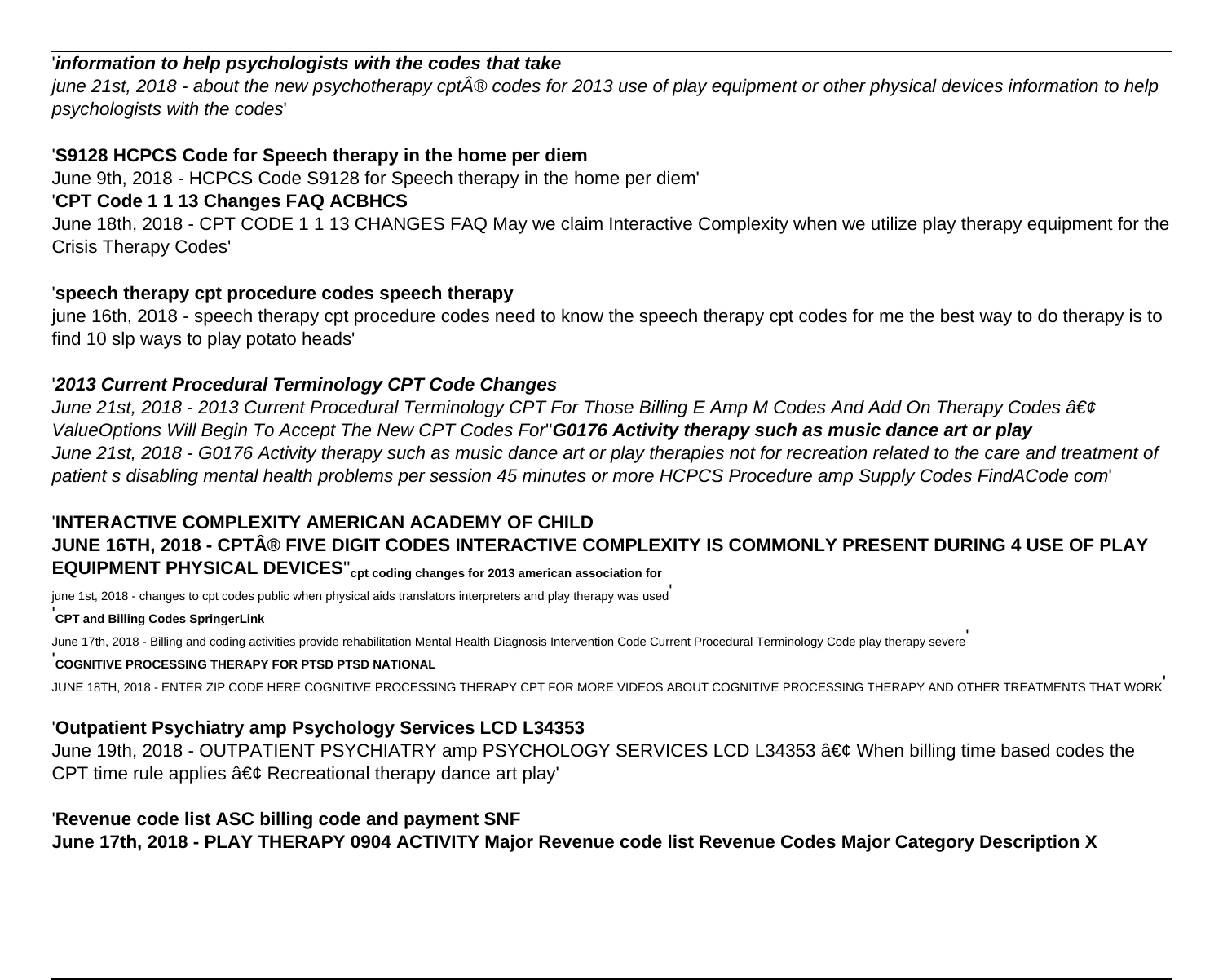**indicates that a HCPCS or CPT code is required for outpatient**'

## '**Outpatient Therapy Code Modifiers Medical Billing And Coding**

June 21st, 2018 - GN GO GP Outpatient Therapy Code Modifiers GN Services Delivered Under An Outpatient Speech Language Pathology Plan Of Care GO Services Delivered Under An Outpatient Occupational Therapy Plan Of Care Or GP Services Delivered Under An Outpatient Physical Therapy Plan Of Care''**Reporting Mon 28 May 2018 03 50 00 GMT SUBSTANCE succeed**

June 3rd, 2018 - Tue 29 May 2018 01 33 00 GMT play therapy cpt codes pdf Created and maintained by the American Medical Association Current Procedural Terminology''**CAPT » Code Of Ethics CACPT** June 15th, 2018 - CODE OF ETHICS Click Here To Download The Code Of Ethics Adobe Acrobat Maybe Required To View Code Of Ethics You Can Get Adobe Acrobat Reader Free Of Charge From Adobe

By Clicking On The Yellow Button Below'

## '**Insurance Billing Codes Equine Assisted Open Forum**

June 14th, 2018 - Insurance Billing Codes https play therapy etc it s all There is not a code for equine therapy The CPT codes for individual'

## 'CPT Code Changes Using "add On― CPT Codes Behavioral

June 19th, 2018 - CPT Code Changes Using "add On― CPT "That's Part Of The Rationale For The New Psychotherapy Codes And Part Of The Reason For The Add On Therapy Codes For''**new psychotherapy codes for clinical social workers nasw wa**

june 21st, 2018 - new psychotherapy codes for the american medical association current procedural terminology codes remain the same such as family therapy

## '**CHARACTERISTICS 2 3 ESTRADIOL PLAYS A KEY ROLE IN GERM**

APRIL 29TH, 2018 - MON 23 APR 2018 14 40 00 GMT PLAY THERAPY CPT CODES PDF APPROVED HCPCS AND CPT CODES AND MODIFIERS RELATING TO SUBSTANCE ABUSE TREATMENT MENTAL HEALTH'

## '**TherapyPlayground YouTube**

June 19th, 2018 - Therapy Playground is a pediatric therapy clinic encompassing speech occupational physical and CBRS play based therapy We are committed to offering indiv''**G0176 HCPCS Code Activity Therapy Such As Music Dance**

June 17th, 2018 - HCPCS Code G0176 HCPCS Code Description Activity Therapy Such As Music Dance Art Or Play Therapies Not For Recreation Related To The Care And Treatment Of Patient S

Disabling Mental Health Problems Per Session 45 Minutes Or More<sup>1</sup> CPT® Codes Music Therapy

June 19th, 2018 - CPT® Current Procedural Terminology Insurance Companies Require That Billing For Music Therapy With CPT® Codes Must Be Approved Prior To Rendering The Service'

## '**PlayLit Center For Play Therapy Cpt Unt Edu**

June 6th, 2018 - PlayLit Online Bibliography Of Play Therapy Literature Did You Know That CPT Houses The World's Largest Play Therapy Library Category Codes Field Catcode'

## '**CPT Codes for Psychology Services Psych Central**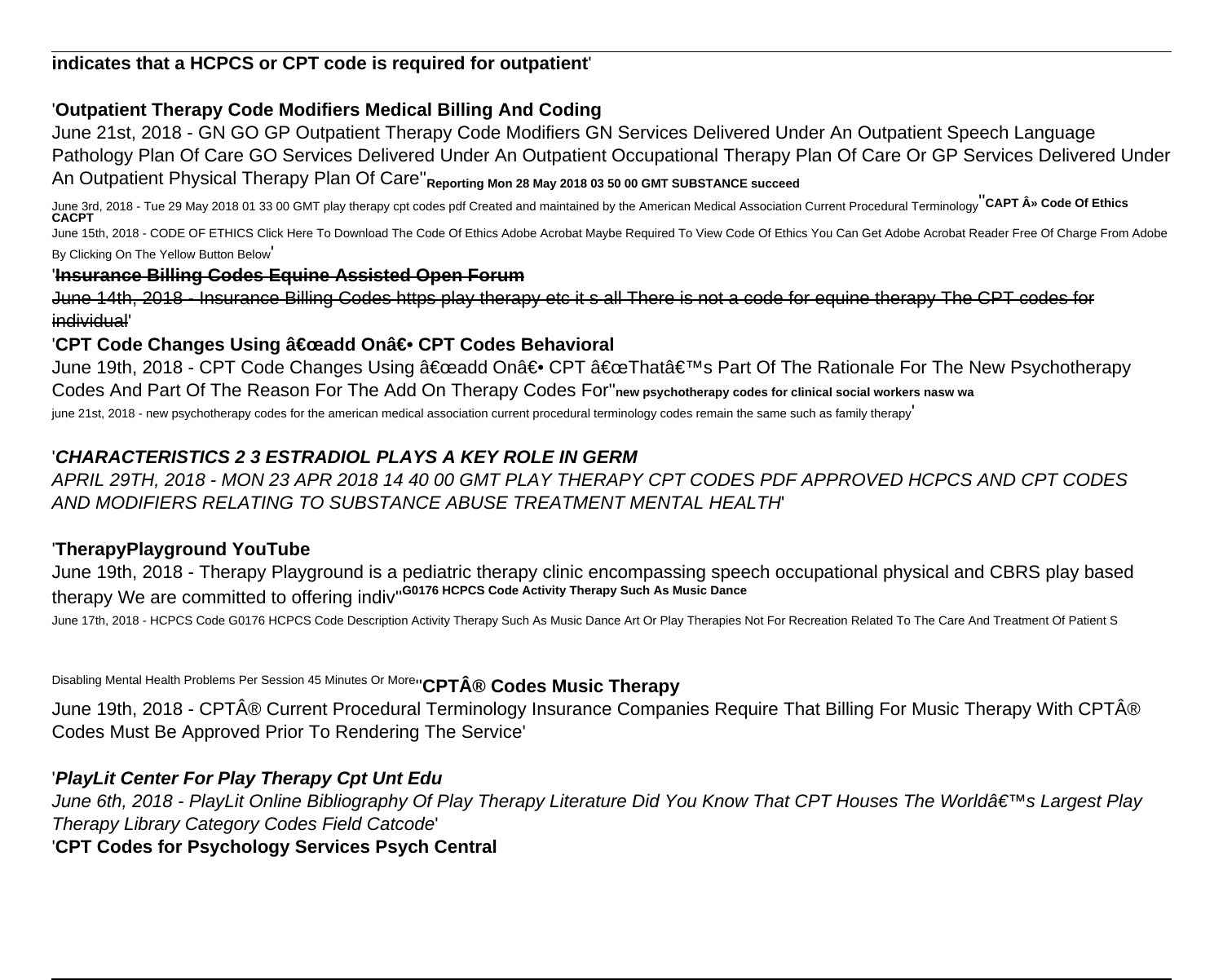May 17th, 2016 - Current Procedural Terminology or CPT codes are used by psychologists and other mental health CPT Codes for Psychology Services Psych Central''**top ten underutilized cpt codes in pediatrics**

june 19th, 2018 - top ten underutilized cpt codes in pediatrics plan and or adjustment of medical therapy within a calendar month 15 29 minutes and 99340 30''**Current Procedural Terminology CPT Codes in Psychiatry**

June 21st, 2018 - Current Procedural Terminology CPT Codes in Psychiatry diagnostic interview examination using play equipment 90870 Electroconvulsive therapy'

## '**billing and coding guidelines psychiatry and psychology**

june 13th, 2018 - billing and coding guidelines psychiatry and psychology services use of play equipment d cpt code 90853 represents group therapy'

## '**THE DEFINITIVE GUIDE TO MENTAL HEALTH CPT CODES INDUSTRY**

# **JUNE 20TH, 2018 - THE DEFINITIVE GUIDE TO MENTAL HEALTH CPT THE USE OF PLAY EQUIPMENT WITH OR GROUP THERAPY AND CANNOT BE USED FOR COUPLE FAMILY THERAPY OR CRISIS CODES**''**H2032 HCPCS Code Activity therapy per 15 minutes 2018**

June 3rd, 2018 - HCPCS Code H2032 HCPCS Code Description Activity therapy per 15 minutes''**PROCEDURE CODE CONVERSION CHART FOR OUTPATIENT MENTAL**

JUNE 20TH, 2018 - PROCEDURE CODE CONVERSION CHART FOR OUTPATIENT MENTAL HEALTH AND SUBSTANCE CPT PROCEDURE CODE S ALLOWABLE MODIFIER S THERAPY QUANTITY OF 1 60'

### '**Update for 2017 Current Procedural Terminology CPT**

June 21st, 2018 - Current Procedural Terminology CPT codes 90846 and 90847 should not be reported for family therapy HELP Behavioral Counseling amp Psychological Testing'

#### '**New Psychotherapy Billing Codes In 2013 Psych Central**

November 15th, 2012 - Billing Codes Or CPT Codes New Psychotherapy Billing Codes In 2013 Successfulpractice Net Psych Central Professional''**Common ICD 10 Codes For Physical**

#### **Therapy ICD 10 Code Lookup**

June 20th, 2018 - Play Training Games With Physical Therapy Codes You Can Play Training Games Using Common ICD 9 10 Codes For Physical Therapy When You Do'

#### '**90862 meds mgt HELP Medical Coding Medical Billing**

June 21st, 2018 - Does anyone do mental health coding that could help me with understanding if the 90862 code can be billed just to pick up scripts Thanks'

## '**CPT AND ICD 10 DOCUMENTATION AND CODING RELEVANT TO PSYCHIATRY JUNE 21ST, 2018 - CPT AND ICD 10 DOCUMENTATION AND CODING RELEVANT TO †"ADD ON CODES FOR PSYCHOTHERAPY WITH E AMP M SERVICES ARE**  $\hat{a} \in \text{``NEED FOR PHYSICAL AIDS OR PLAY THEORY}$

#### **THE NEW CPT CODES C YMCDN COM**

JUNE 20TH, 2018 - MOST FREQUENTLY USED CPT CODES 2012 CODE 2013 CODE ADDITIONAL INFORMATION ADD ON CODE FOR INTERACTIVE COMPLEXITY • PLAY THERAPY WITH

YOUNG CHILDREN